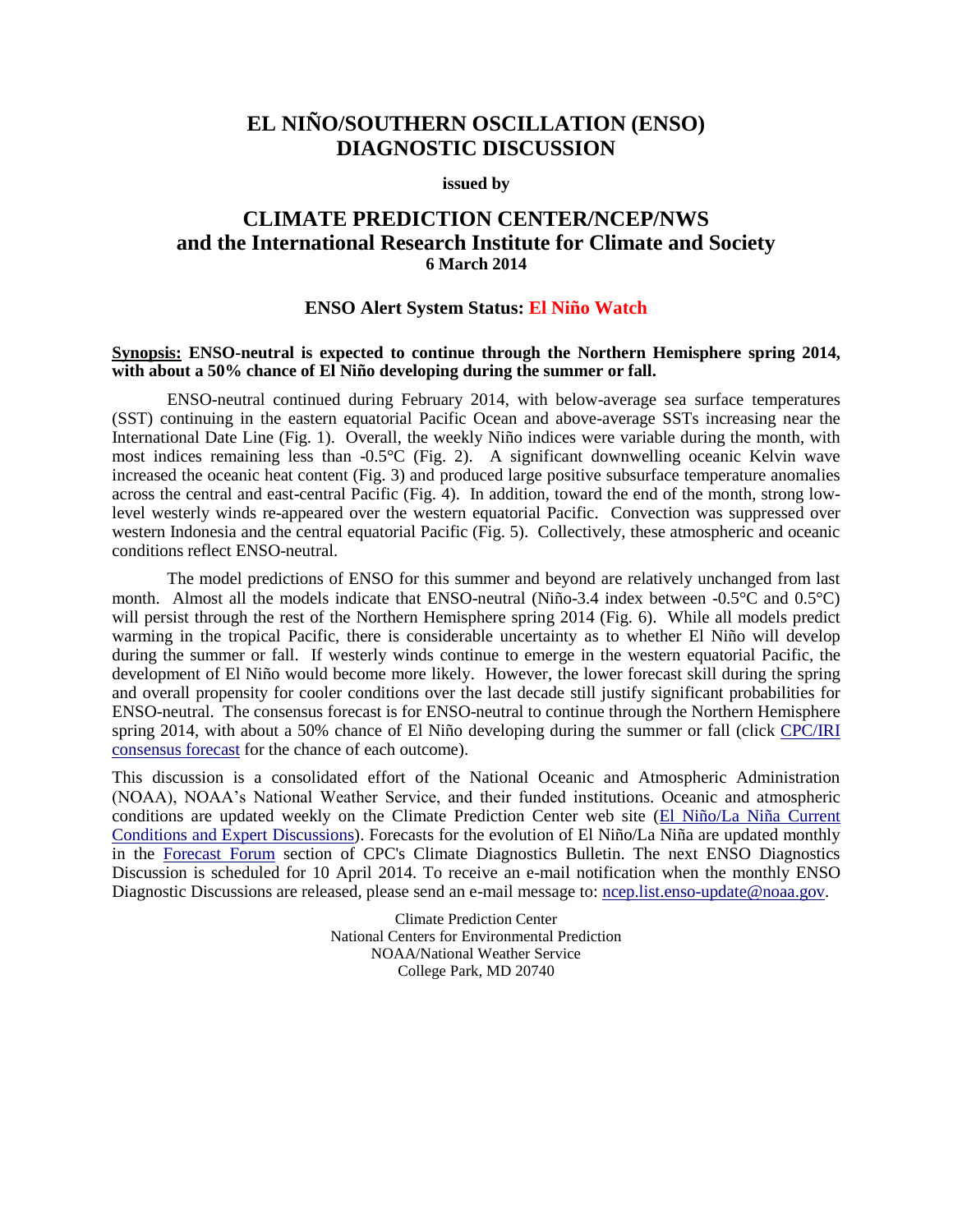

Figure 1. Average weekly sea surface temperature (SST) anomalies (°C) centered on 5 – 26 February 2014. Anomalies are computed with respect to the 1981-2010 base period weekly means.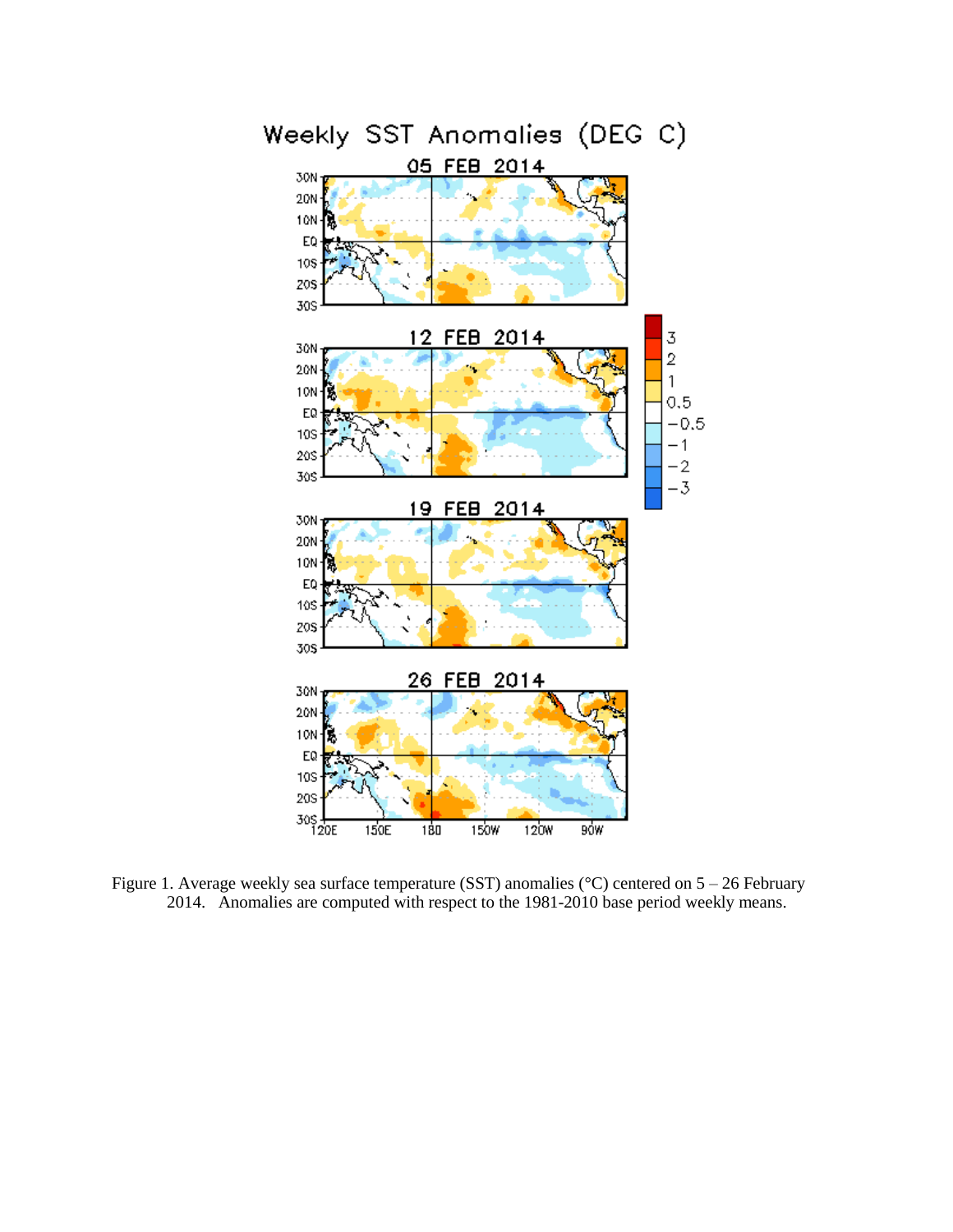

Figure 2. Time series of area-averaged sea surface temperature (SST) anomalies (°C) in the Niño regions [Niño-1+2 (0°-10°S, 90°W-80°W), Niño 3 (5°N-5°S, 150°W-90°W), Niño-3.4 (5°N-5°S, 170°W-120°W), Niño-4 (5ºN-5ºS , 150ºW-160ºE]. SST anomalies are departures from the 1981-2010 base period weekly means.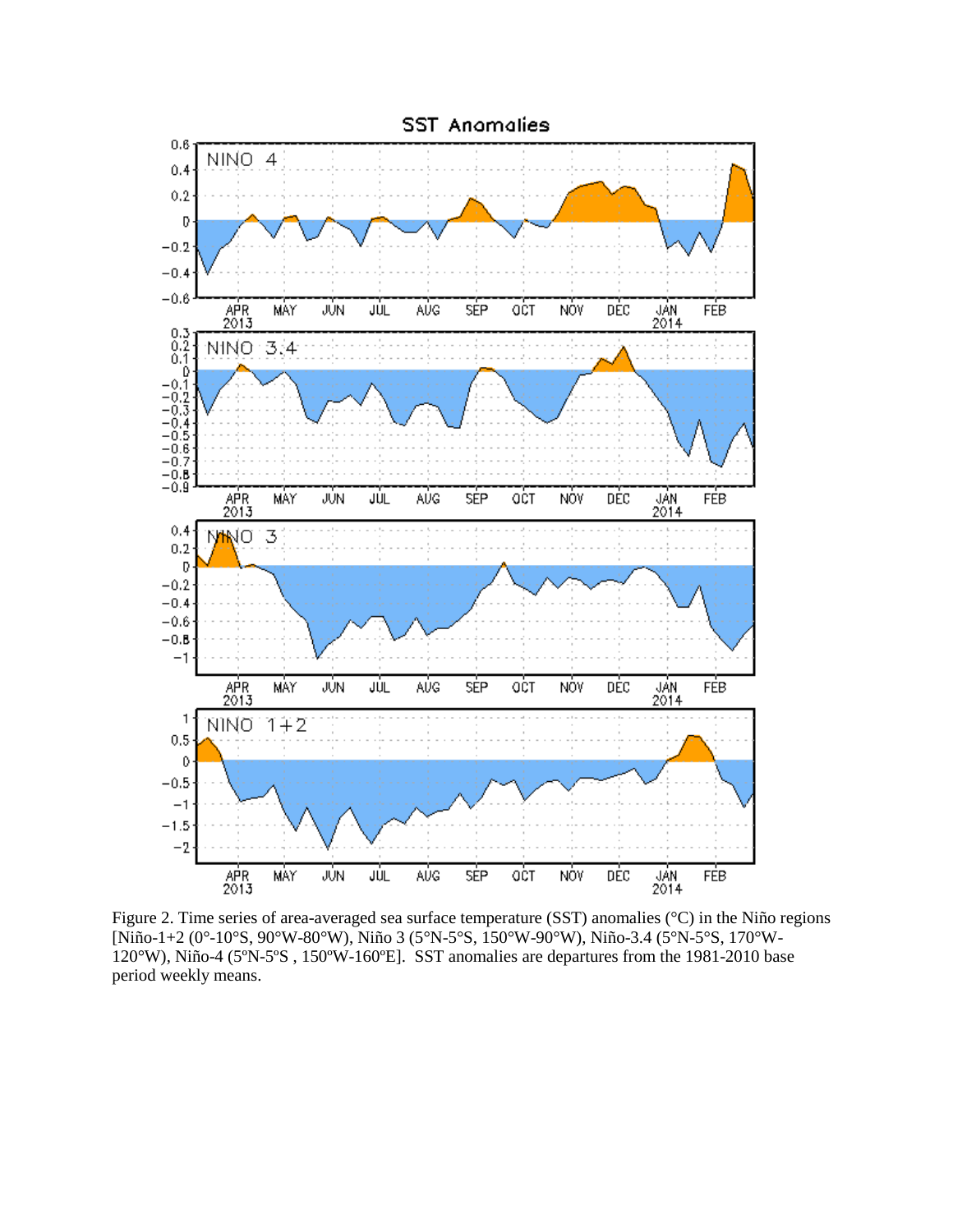

Figure 3. Area-averaged upper-ocean heat content anomaly (°C) in the equatorial Pacific (5°N-5°S, 180º-100ºW). The heat content anomaly is computed as the departure from the 1981-2010 base period pentad means.



Figure 4. Depth-longitude section of equatorial Pacific upper-ocean (0-300m) temperature anomalies (°C) centered on the pentad of 27 February 2014. The anomalies are averaged between 5°N-5°S. Anomalies are departures from the 1981-2010 base period pentad means.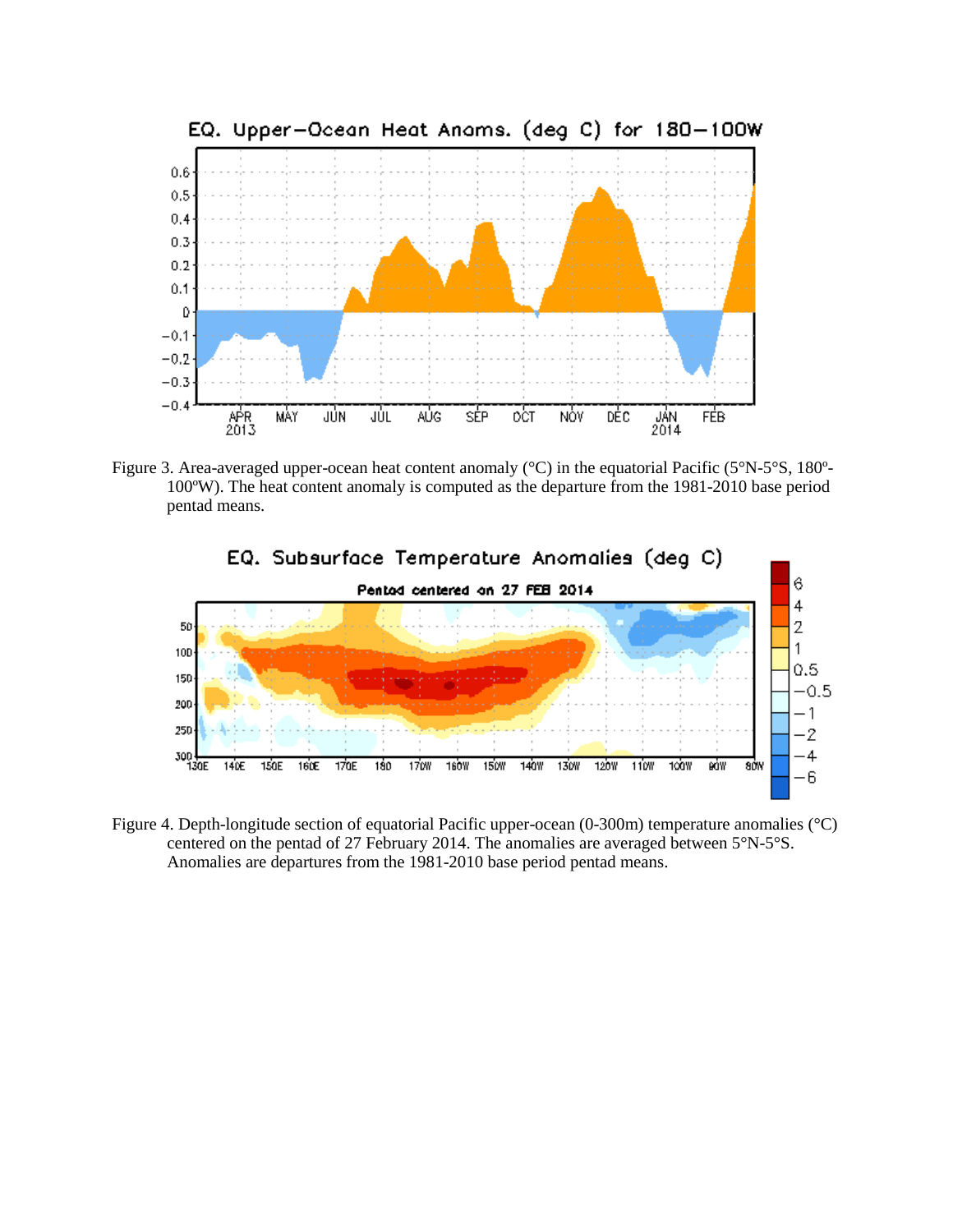

Figure 5. Average outgoing longwave radiation (OLR) anomalies (W/m<sup>2</sup>) for the period 2–27 February 2014. OLR anomalies are computed as departures from the 1979-1995 base period pentad means.